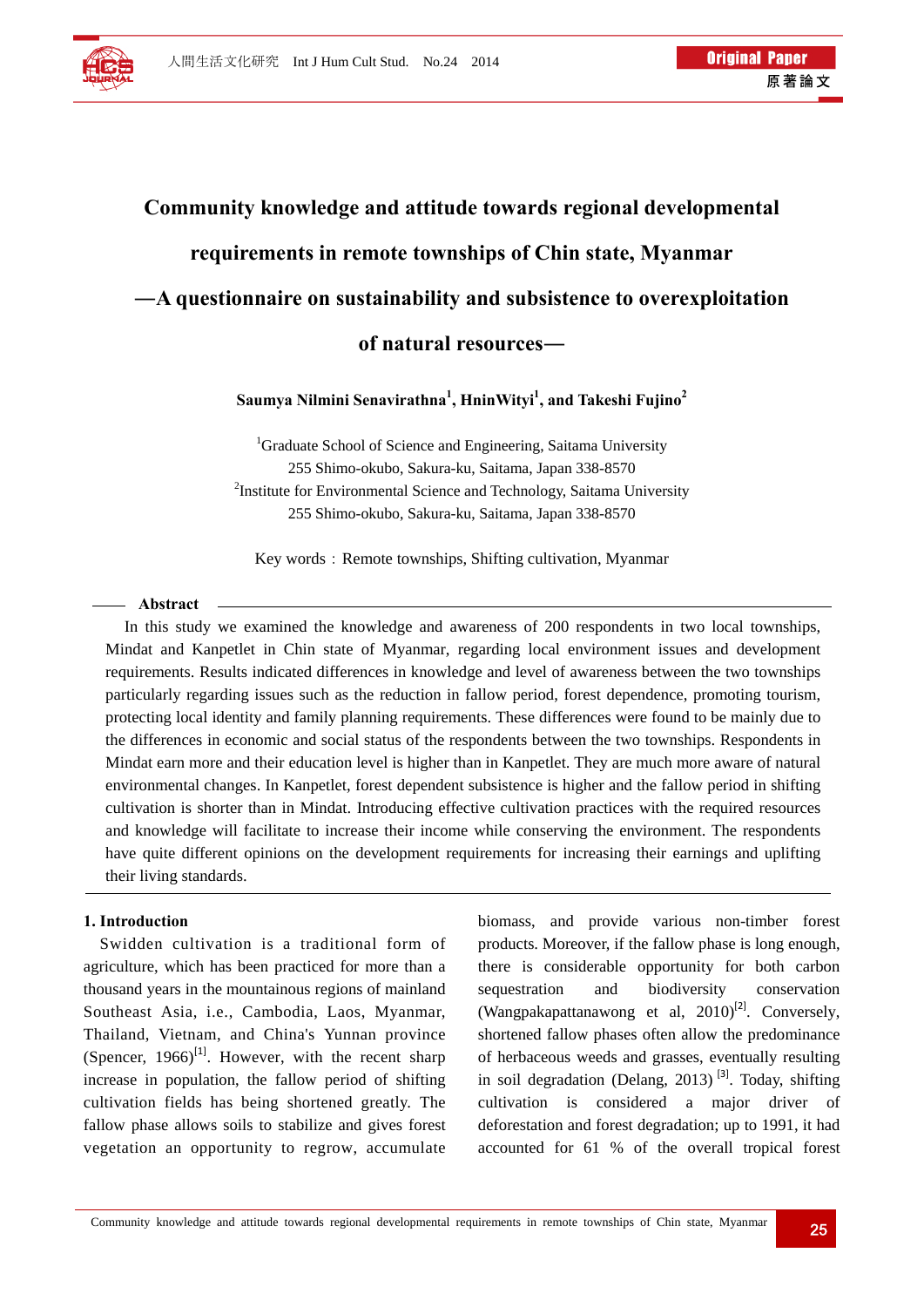

destruction on a global scale (Karthik et al.,  $2009$ <sup>[4]</sup>.

The southern Chin Hills in western Myanmar are mountain ranges that are generally north-southoriented (Figure 1). Their altitude varies from 1,500 m to 3,000 m. (Hartmann, 2013)<sup>[5]</sup>. NatmaTaung National Park (Mount Victoria), encompassing  $722.6 \text{ km}^2$  of verdant mountainous landscape in Chin Hills, forms the heart of the park at 3,053 m above sea level (Fujikawa,  $2009$ <sup>[6]</sup>. The Chin hills are rich in biodiversity with many endemic floral and faunal species, including some endangered ones. In the southern Chin Hills, there are about 160 villages spread out over four townships: Mindat, Kanpetlet, Paletwa and Matupi. People living in this region have their own unique traditions, which are still fairly distinct from those of other states. They make their living mostly or solely using the rich resources of the surrounding forests (Fujino et al, 2013)<sup>[7]</sup>. In the northern Chin Hills, traditional swiddens, where villagers cultivate maize and foxtail millet as the staple food, have become scarce under population pressure. As a result, the fallow period has shortened and per capita arable area has lessened. No village livelihood can be sustained without non-and/or off-farm earnings (Takahashi,  $2007$ <sup>[8]</sup>. The same situation occurs in the southern Chin Hills. Recently, by construction of paved road leading to the city portion, distribution economy has become more popular in some township.

We carried out a questionnaire survey about sustainability and subsistence in relation to the overexploitation of natural resources in two townships, i.e, Mindat and Kanpetlet, of southern Chin state in Myanmar. These two represent different levels of regional developments, different population densities and different natural environmental conditions due to human impact.

## **2. Methodology**

#### 2.1. Study area

#### *Mindat*

 Mindat is situated in the Mindat district of southern Chin State about 4,860 feet above sea level. The township is located between latitudes 21.19 and 21.47, and longitudes 93.23 and 94.29. The township has 46 village tracts and 497 villages. There are 5,828 households with a total population of about 41,569. The population density is 10 to 15 persons per sq. km.

## *Kanpetlet*

 Kanpetlet is a small township located in the Mindat district of southern Chin state, which is probably the smallest town in Chin state. It is located about 54 km away from Mindat about 8,040 feet above sea level. It comprises 3,386 households with a total population of 20,837, of which 10,127 are males and 10,710 females. The population density is less than 10 persons per sq. km. There are 26 village tracts and 117 villages, of which only about 13 have access to roads and the remaining have to rely on walking to travel from one place to another. Our survey was carried out in four villages of Kanpetlet: Yeloung pan (39 households), Sawlaung (32 households), Makyautarr (38 households) and Ottopho (35 households). Kanpetlet is still unspoiled by the modern world and its people still maintain a traditional way of life. Kanpetlet is the gateway to the third highest peak in Myanmar and NatmaTaung (Mt. Victoria, 3,053 m) National Park.



Figure 1. Map of the southern Chin Hill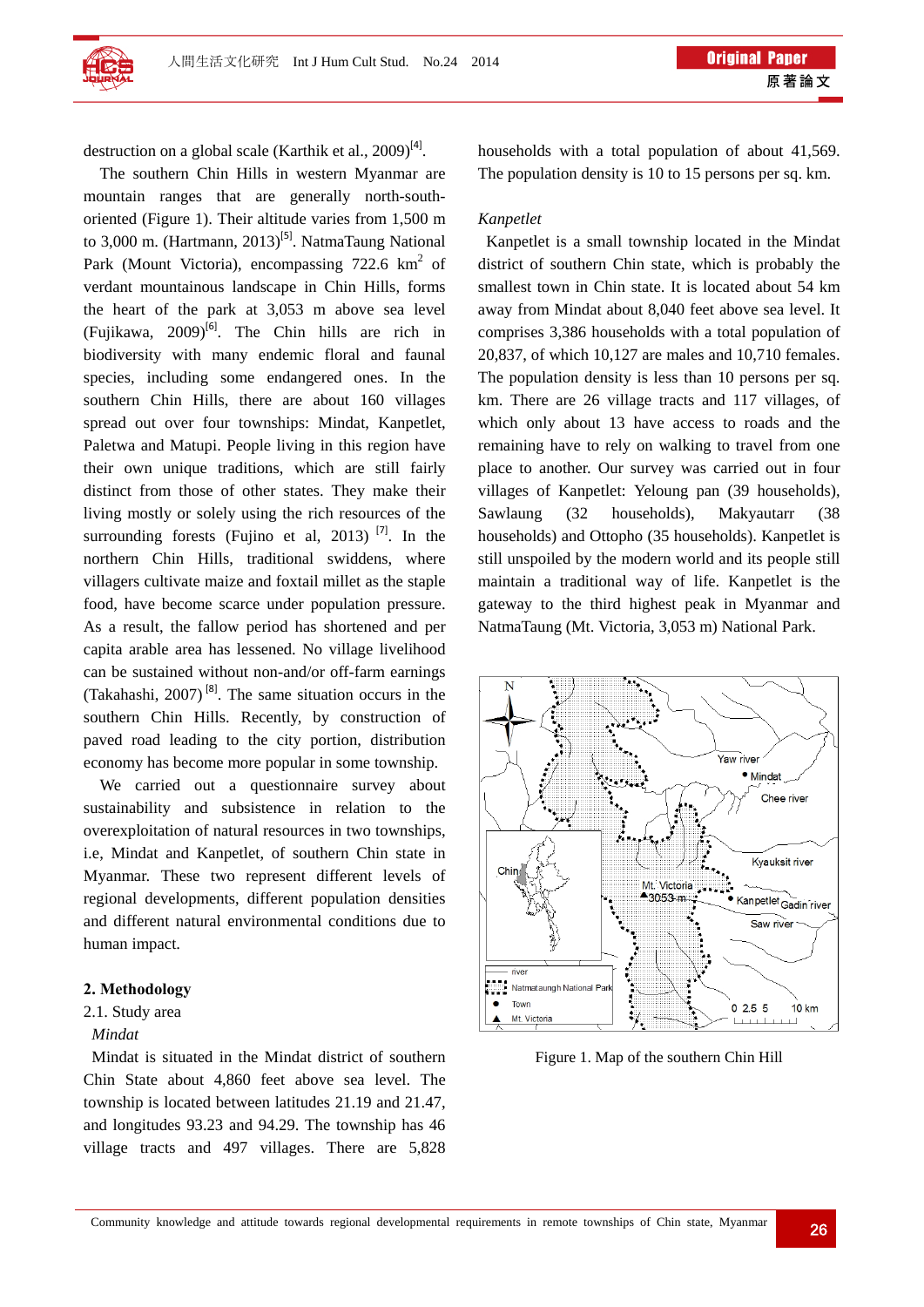

#### 2.2. Survey techniques

 Questionnaires were distributed by the local staff of the forestry department of the Ministry of Forestry, Myanmar. We educated four local members of the forestry department staff about our research objectives of conducting the survey on  $1<sup>st</sup>$  of March 2013 and they distributed the questionnaires among the local people during  $2<sup>nd</sup>$  and  $3<sup>rd</sup>$  weeks of March 2013. All the government staffs are coordinating with the governors of the villages on village development activities in this region. Specially, forestry department staff takes the leading role in environmental conservation activities which directly influence the livelihoods of the local people. As they take similar responsibilities with the governors for the village development, they are respected people in the villages, which facilitated our access to the villagers.

 Hundred pretested questionnaires were distributed in each township. They were distributed in four villages of Kanpetlet and in 11 villages of Mindat. Households were randomly selected from the ledger maintained by the village chairman. The questionnaires were filled out by the head of each household with the assistance of the forestry department staff.

 The questionnaires included questions to collect data on the respondent's socio-demographic background, to test their knowledge regarding the environmental issues in their surrounding environment and to identify the most important development activities in different sectors as required by the local people.

#### **3. Results**

3.1. Characteristics of the sample populations (Table 1) The results show that the educationaol levels of local people are comparatively higher in Mindat than in Kanpetlet. The percentage of uneducated people in Mindat is nearly 50 % of that in Kanpetlet, and the

middle-school-educated population of Kanpetlet is twofold that of Mindat. The age distributions of household heads are almost the same in both townships, as more than 75 % of the respondents in both townships are from 26 to 55 years of age.

#### 3.2. Characteristics of the households (Table 2)

 The percentage of people with high income is higher in Mindat, where 71 % earn more than 250,000 Kyat/year; this is only 47 % in Kanpetlet. For the majority of the Kanpetlet respondents (76 %), their main income source is shifting cultivation; the share of shifting cultivation in total income in Kanpetlet is low compared with that in Mindat. Furthermore, the number of income sources is higher in Kanpetlet (3-4) than in Mindat (1-2). The fallow period in shifting cultivation is comparatively shorter in Kanpetlet (5-6 yr) than in Mindat (7-8 yr), and the income from an acre of shifting cultivation land is higher in Mindat. Although the Mindat respondents live closer to the forest, their dependence on forest products is lower and the percentage of the population practicing alternative cultivation methods is higher than that in Kanpetlet.

3.3. Knowledge of and attitude towards regional environmental issues

## *Shifting cultivation* (Tables 3 and 4)

 The results show that almost all the respondents in Kanpetlet and Mindat have better knowledge regarding the negative effects of shifting cultivation on the environment such as soil erosion. However, majority of the Kanpetlet people seem to lack awareness of the issue on the reduction in the number of fallow years. According to their knowledge, there is no reduction in the number of fallow years in Kanpetlet, and they maintain a fallow period of about 5 years.

| Age class<br>(years) |    | Mindat Kanpetlet | Educational level  |    | Mindat Kanpetlet | No. of family<br>members |    | Mindat Kanpetlet |
|----------------------|----|------------------|--------------------|----|------------------|--------------------------|----|------------------|
| $\leq$ 25            |    |                  | Not gone to school | 15 | 38               | $1 - 5$                  | 31 | 38               |
| 26-35                | 26 | 29               | Primary school     | 36 | 33               | $6-10$                   | 65 | 53               |
| 36-45                | 36 | 33               | Middle school      | 31 | 17               | >10                      | 4  | 9                |
| $46 - 55$            | 17 | 22               | High school        | 17 | 12               |                          |    |                  |
| >55                  | 13 | 10               | University degree  |    |                  |                          |    |                  |

Table 1 Age class, Educational level, Number of members in family

\*All the values are in percentages (%)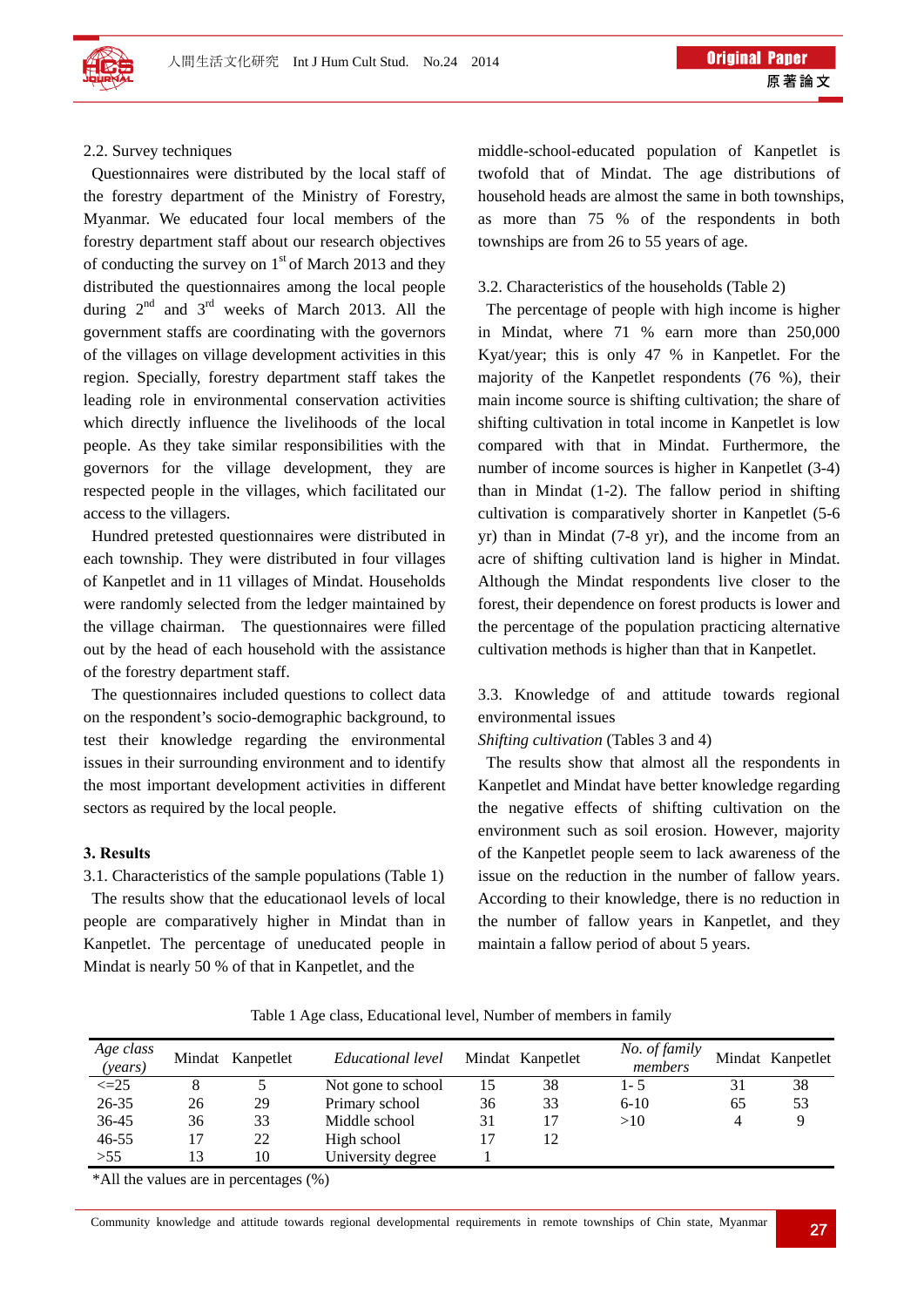

|                                   | Mindat           | Kanpetlet        |                                                     | Mindat           | Kanpetlet        |
|-----------------------------------|------------------|------------------|-----------------------------------------------------|------------------|------------------|
| Annual income (Kyat/yr)           |                  |                  | Fallow period                                       |                  |                  |
| $<$ 250,000                       | 29               | 53               | $5 - 6$                                             | $\boldsymbol{0}$ | 86               |
| 250,000 - 499,999                 | 33               | 29               | $7 - 8$                                             | 79               | 14               |
| $500,000 - 749,999$               | 27               | 12               | $9-10$                                              | 22               | $\boldsymbol{0}$ |
| >750,000                          | 11               | 6                |                                                     |                  |                  |
|                                   |                  |                  | Share of shifting cultivation in total income       |                  |                  |
| Main income source                |                  |                  | $<$ 25%                                             | 48               | 18               |
| Shifting cultivation              | $46\,$           | 76               | 25%-50%                                             | 6                | 50               |
| Wage labour                       | 19               | 16               | 51% - 75%                                           | 14               | 32               |
| Other cultivations                | 35               | 9                | >75%                                                | 31               | $\mathbf{0}$     |
| Number of income sources          |                  |                  | Shifting cultivation income per acre (Kyat/Acre/yr) |                  |                  |
| $1 - 2$                           | 86               | $\mathbf{0}$     | $<$ 50,000                                          | 15               | 52               |
| $3 - 4$                           | 12               | 100              | 50,000-149,999                                      | 58               | 48               |
| >4                                | $\overline{2}$   | $\overline{0}$   | 150,000-249,999                                     | 23               | $\boldsymbol{0}$ |
|                                   |                  |                  | >250,000                                            | 4                | $\boldsymbol{0}$ |
| Forest product collection         |                  |                  |                                                     |                  |                  |
| Food material                     | 6                | 100              | Capital asset ownership                             |                  |                  |
| Fire wood                         | 51               | 100              | Cows                                                | $\boldsymbol{7}$ | 32               |
| Medicinal material                | $\boldsymbol{0}$ | $\boldsymbol{0}$ | <b>Buffalos</b>                                     | $\boldsymbol{0}$ | 6                |
|                                   |                  |                  | Poultry                                             | 67               | 78               |
| Distance from home to forest      |                  |                  | Goats                                               | 33               | 3                |
| $\leq$ 1 km                       | 78               | $\theta$         | <b>Bicycles</b>                                     | $\mathbf{2}$     | $\mathbf{1}$     |
| $1-3$ km                          | 6                | 31               | Motor bike                                          | 16               | 15               |
| 3-6 km                            | 1                | $\mathbf{0}$     | Car                                                 | $\boldsymbol{0}$ | $\boldsymbol{0}$ |
| >6km                              | $\mathbf{1}$     | 69               | Tractor                                             | $\boldsymbol{0}$ | $\theta$         |
|                                   |                  |                  | Farm equipment                                      | $\theta$         | $\mathbf{1}$     |
| Size of shifting cultivation land |                  |                  | Other                                               | $\boldsymbol{0}$ | $\boldsymbol{0}$ |
| $<$ 1 acre                        | $\boldsymbol{0}$ | $\mathbf{2}$     |                                                     |                  |                  |
| 1-3 acre                          | 42               | 73               |                                                     |                  |                  |
| 3-6 acre                          | $\mathbf{1}$     | $\overline{4}$   |                                                     |                  |                  |

Table 2 Characteristics of the household

In Mindat, the respondents have a different opinion as all of them agree that the number of fallow years has been reduced, although they maintain a fallow period of about 8 years. They state that the increase in population, land scarcity and ease of clearing lightly fallowed lands are the main reasons for the reduction in the number of fallow years in the region.

 For respondents of Kanpetlet, financial difficulties, difficulties in finding required resources and materials, and lack of assistance and advice are the main limitations of shifting in to new cultivation methods. In *Non-timber forest product (NTFP) extraction* (Table 5 and 6)

 In both townships, the respondents mentioned only firewood collection and food material collection for home consumption and none of them use NTFP as an income source. According to opinions regarding forest resource availability, people in both townships seem to know the negative impacts of excessive forest product extraction and agree that the quantity of forest resources available for collection has been reduced; while in fact, 52% of the Mindat respondents strongly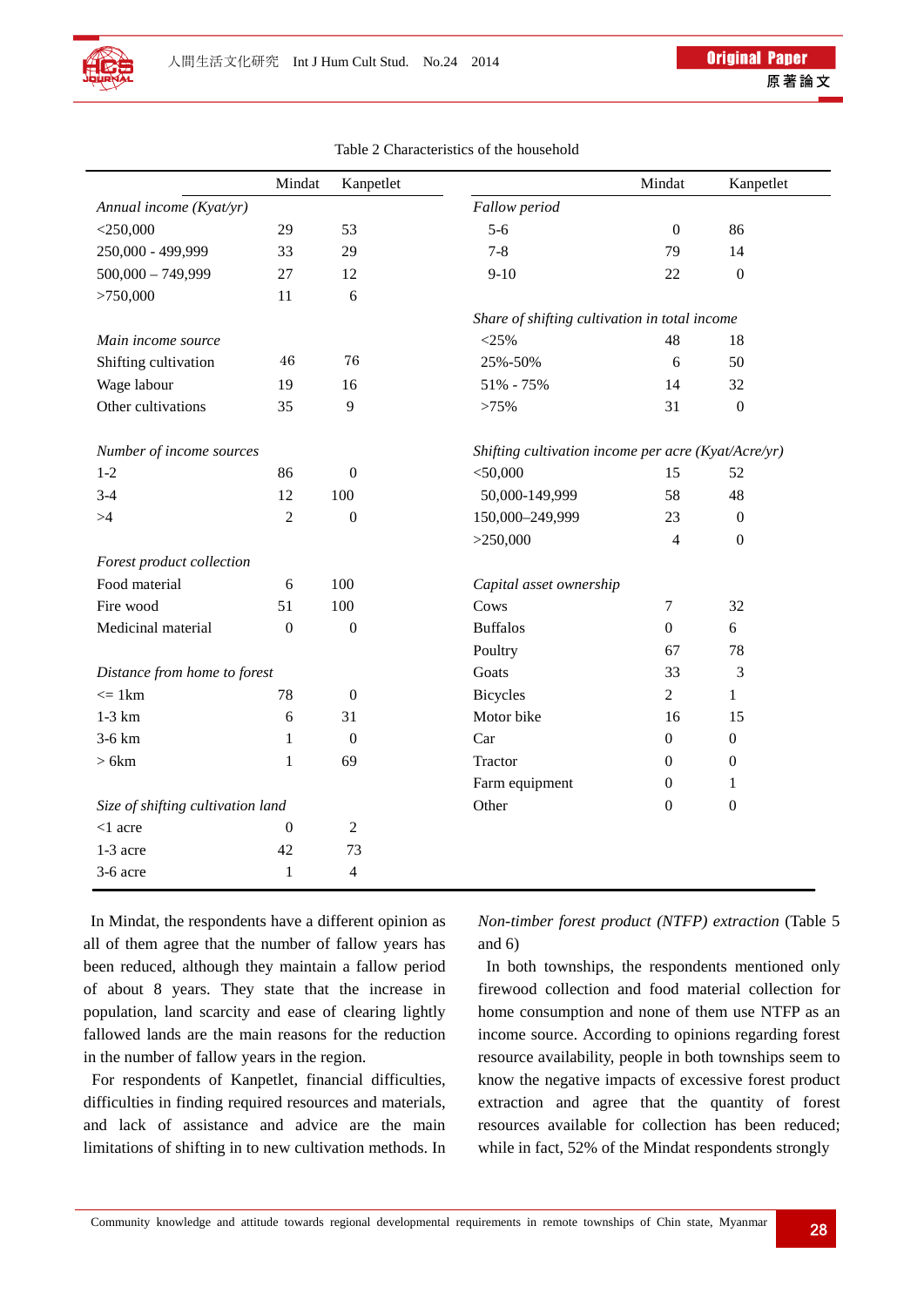

|                                      |           | Strongly<br>agree | Agree | No idea                  | Disagree | Strongly<br>disagree |
|--------------------------------------|-----------|-------------------|-------|--------------------------|----------|----------------------|
| Shifting cultivation is badly        | Mindat    | 61                | 39    |                          |          |                      |
| effecting on the environment         | Kanpetlet | 23                | 77    |                          |          |                      |
| Shifting cultivation is increasing   | Mindat    | 61                | 39    | $\overline{\phantom{a}}$ |          |                      |
| soil erosion                         | Kanpetlet | 21                | 79    |                          |          |                      |
| No. of fallow years are reduced      | Mindat    | 35                | 65    |                          |          |                      |
| than earlier                         | Kanpetlet |                   | 12    | 44                       | 44       |                      |
| Shifting to new cultivation methods: |           |                   |       |                          |          |                      |
| will protect land and soil           | Mindat    | 57                | 43    |                          |          |                      |
|                                      | Kanpetlet | 2                 | 46    | 52                       |          |                      |
| will increase crop production        | Mindat    | 13                | 78    |                          |          |                      |
|                                      | Kanpetlet | 23                | 77    |                          |          |                      |
| will increase income                 | Mindat    | 17                | 74    |                          |          |                      |
|                                      | Kanpetlet | 38                | 60    |                          |          |                      |

# Table 3 Knowledge on effects of shifting cultivation & willingness to shift to new cultivation methods

\*All the values are in percentages (%)

# Table 4 The limitations to shift to new cultivation methods

| Limitation                           |           | Rank 1 | Rank 2         | Rank 3                   | Rank 4                   | Rank 5 |
|--------------------------------------|-----------|--------|----------------|--------------------------|--------------------------|--------|
| Financial difficulties               | Mindat    | 57     | 17             | 22                       | $\qquad \qquad -$        |        |
|                                      | Kanpetlet | 98     | ۰              | $\overline{\phantom{a}}$ | $\overline{\phantom{a}}$ |        |
| Don't have the required knowledge    | Mindat    | 22     | 30             | 22                       | 17                       |        |
|                                      | Kanpetlet |        | 10             | 10                       | 2                        | 4      |
| No proper advices and assistance     | Mindat    | 22     | 35             | 17                       | 13                       | 13     |
|                                      | Kanpetlet |        | 13             | 85                       | $\blacksquare$           |        |
| Hard to find resources and materials | Mindat    | 4      | 17             | 35                       | 26                       | 13     |
|                                      | Kanpetlet |        | 75             | 4                        | 6                        |        |
| Just do not want to                  | Mindat    |        | $\overline{4}$ | -                        | 35                       | 52     |
|                                      | Kanpetlet |        |                |                          |                          | 2      |

\*All the values are in percentages (%)

# Table 5 Opinion towards forest resource availability

|                                                                    |           | Strongly<br>agree        | Agree | No idea | Disagree | Strongly<br>disagree |
|--------------------------------------------------------------------|-----------|--------------------------|-------|---------|----------|----------------------|
| When the number of people in the                                   | Mindat    | 43                       | 57    |         |          |                      |
| region increases, the availability of<br>natural resources reduces | Kanpetlet | $\overline{\phantom{a}}$ | 100   |         |          |                      |
| It is important to reduce dependence                               | Mindat    | 26                       | 70    | 4       |          |                      |
| on natural resources to protect the<br>natural environment         | Kanpetlet | 6                        | 92    | 2       |          |                      |
| Quantity of forest resources available                             | Mindat    | 52                       | 43    |         | 4        |                      |
| for collection has reduced                                         | Kanpetlet |                          | 90    |         |          |                      |

\*All the values are in percentages (%)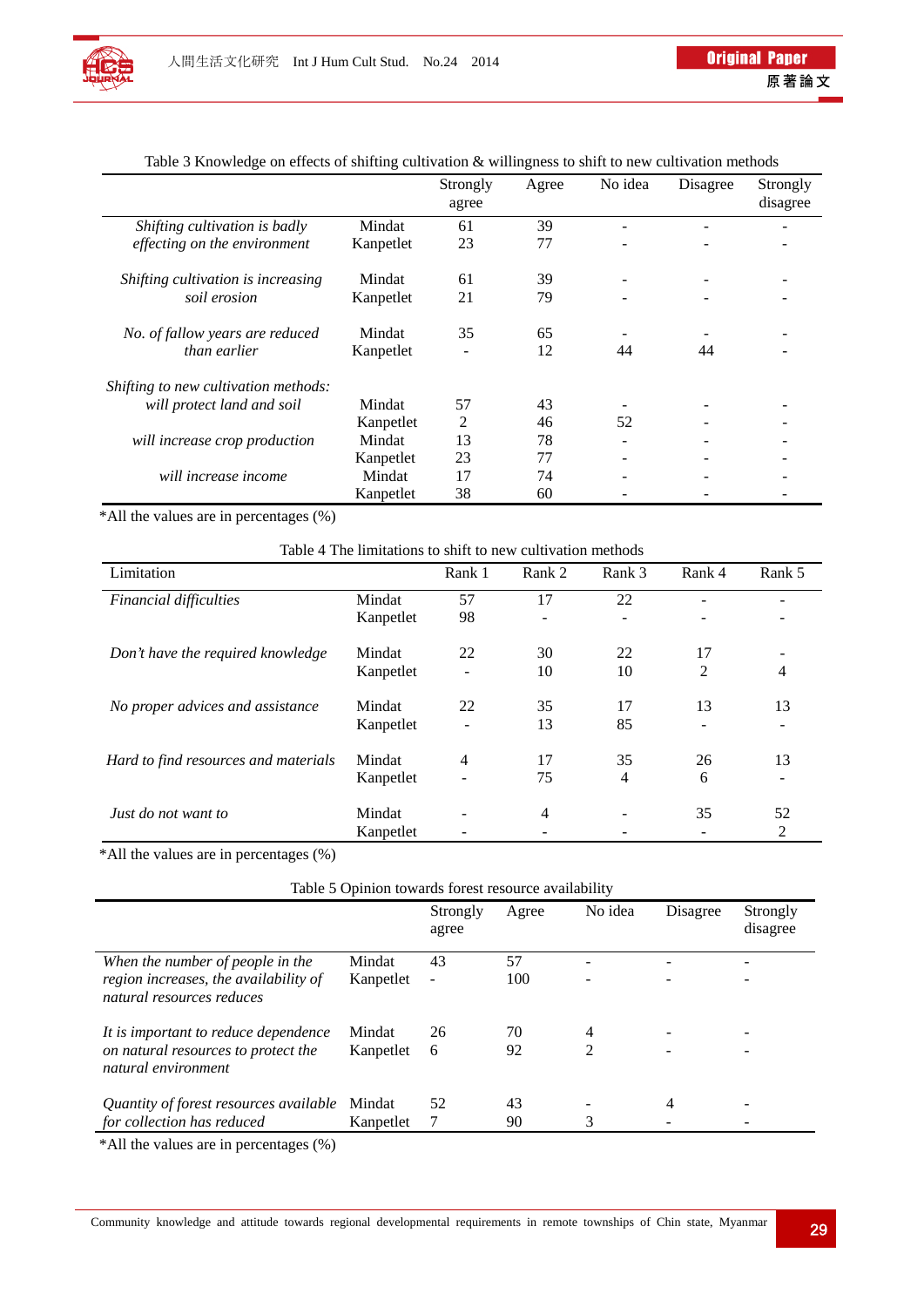

agree with that statement. (Table 5)

 Both respondent groups prefer to reduce or stop forest product collection, if they are given some alternatives. According to the ranking of reasons for the willingness to reduce forest product collection, for both groups, requirement of forest conservation is the main reason, which is followed by difficulties in forest product collection, time consumption and selling difficulties in accordance to with priority (Table 6).

3.4. Opinion on current environmental conditions (Table 7)

The respondents were asked to respond comment on the current situation of different environmental factors such as forest cover, number of plant and animal types, number of landslides per year, river water level and the amount of water available for agriculture in accordance to their view. In Kanpetlet almost all the respondents observed a reduction in forest cover; however, the Mindat respondents have a much stronger opinion on forest cover reduction as 74 % have selected "reduced a lot" from the given answers. However, the majority of the Kanpetlet respondents doesn't have an opinion regarding the changes in the number of plant and animal types and the number of landslides per year whereas the Mindat respondents observed a reduction, decrease and an increase in these factors, respectively. Both respondent groups have observed a reduction in river water level and the amount of water available water for agriculture than earlier (Table 7).

3.5. Prioritizing the development requirements for the community and environment (Table 8a-f)

 Respondents in both groups consider that abiding to the rules on protected areas, using alternative cultivation methods other than shifting cultivation and educating people on the importance of environmental conservation are very important factors to be considered in environmental protection. Minimizing forest product extraction is not considered as a very important factor by the majority of the respondents in both townships. Furthermore, enhancing the laws on environment protection is not considered as a very important factor by nearly 50% of the Mindat respondents and by all of the respondents in Kanpetlet (Table 8-a).

 Regarding the changes required for the improvement of subsistence and employment facilities in the region, providing some material support for agriculture is the most important support required by the Kanpetlet respondents. However, in Mindat, in addition to material support on for agriculture, training on effective agricultural practices, increased vocational training facilities, and improved market facilities for their products are also considered as very or most important improvements relevant to this category. Promoting tourism is not considered by the Kanpatlet respondents as an important option to increase

| Difficulty              |           | Rank 1 | Rank 2 | Rank 3 | Rank 4 |
|-------------------------|-----------|--------|--------|--------|--------|
| Forest conservation     | Mindat    | 87     | 4      |        | -      |
|                         | Kanpetlet | 96     |        |        |        |
| Time consuming          | Mindat    |        | 22     | 35     | 26     |
|                         | Kanpetlet |        | 17     | 40     |        |
| Collection is difficult | Mindat    | 4      | 30     | 39     | 9      |
|                         | Kanpetlet |        | 42     | 17     |        |
| Selling is difficult    | Mindat    | -      | 30     | 13     | 43     |
|                         | Kanpetlet |        |        |        | 10     |

Table 6 Reasons for the willingness to reduce forest product collection

\*All the values are in percentages (%)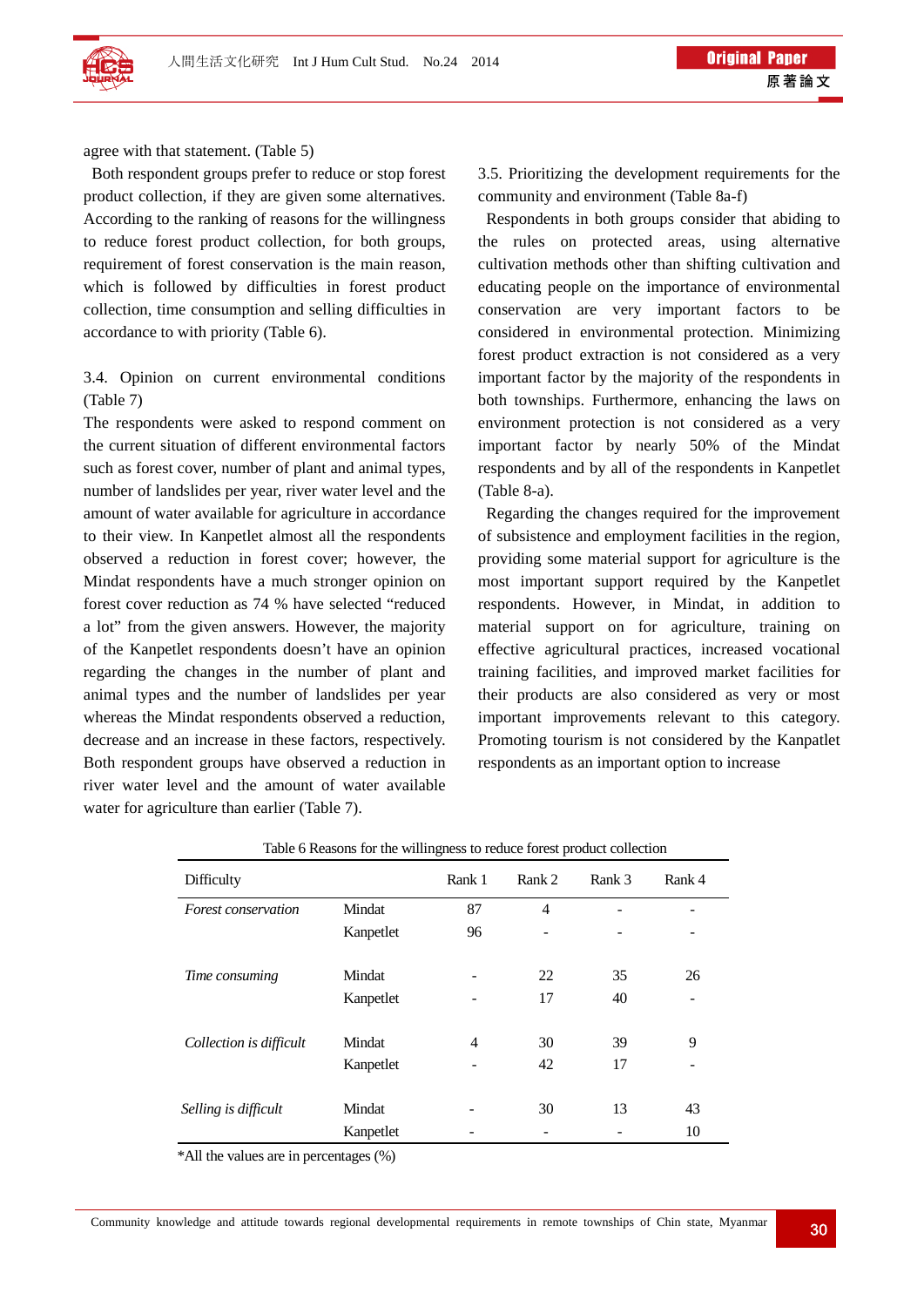

| Limitation                     |           | Increased<br>a lot | Increased      | No change      | Reduced | Reduced<br>a lot | N <sub>o</sub><br>response |
|--------------------------------|-----------|--------------------|----------------|----------------|---------|------------------|----------------------------|
| Forest cover                   | Mindat    |                    |                | 4              | 22      | 74               | ۰                          |
|                                | Kanpetlet |                    |                |                | 85      | 12               | 3                          |
| Number of plant types          | Mindat    |                    |                | 13             | 52      | 22               | 13                         |
|                                | Kanpetlet |                    |                | $\overline{2}$ | 15      |                  | 83                         |
| number<br>$\sigma f$<br>animal | Mindat    | $\overline{4}$     | 9              |                | 52      | 30               | 5                          |
| types                          | Kanpetlet | $\overline{2}$     | 10             |                | ۰       | $\overline{2}$   | 86                         |
| Landslides per year            | Mindat    | 17                 | 74             |                |         | $\overline{4}$   | 5                          |
|                                | Kanpetlet | 10                 | $\overline{2}$ | 2              |         |                  | 86                         |
| River water level              | Mindat    |                    | 13             |                | 43      | 35               | 9                          |
|                                | Kanpetlet |                    | ۰              | $\overline{2}$ | 83      |                  | 15                         |
| available<br>Water<br>for      | Mindat    |                    | $\overline{4}$ |                | 48      | 43               | 5                          |
| agriculture                    | Kanpetlet |                    |                |                | 81      | 2                | 17                         |

#### Table 7 Opinion on current environmental conditions

\*All the values are in percentages (%) and bold is more than 50 percent

Table 8 Prioritizing the development requirements for the community and environment.

|                                                           |           | Most<br>important | Very<br>important | Important | Some<br>important | Least<br>important | No<br>response |
|-----------------------------------------------------------|-----------|-------------------|-------------------|-----------|-------------------|--------------------|----------------|
| Abide<br>the<br>rules<br><sub>on</sub>                    | Mindat    | 43                | 43                | 13        |                   |                    | 1              |
| protected areas                                           | Kanpetlet | 63                | 8                 | 27        |                   |                    | 2              |
| culti-<br>alternative<br>Do                               | Mindat    | 43                | 57                |           |                   |                    |                |
| vation methods<br>other<br>than shifting cultivation      | Kanpetlet | 31                | 52                | 15        |                   |                    | $\overline{2}$ |
| Minimize forest product                                   | Mindat    | 17                | 35                | 39        | 9                 |                    |                |
| extraction                                                | Kanpetlet |                   | 25                | 63        | 10                |                    | $\overline{2}$ |
| Educate<br>people<br>on                                   | Mindat    | 57                | 30                | 13        |                   |                    |                |
| <i>importance</i> of <i>environ-</i><br>ment conservation | Kanpetlet | 40                | 42                | 15        |                   |                    | 3              |
| Enhance the laws<br>$\overline{on}$                       | Mindat    | 22                | 30                | 39        |                   | 4                  | 5              |
| environment protection                                    | Kanpetlet |                   | 2                 | 38        | 2                 |                    | 58             |
| <i>Other</i>                                              | Mindat    |                   |                   |           |                   |                    |                |
|                                                           | Kanpetlet |                   |                   |           |                   |                    |                |

\*\*All the values are in percentages (%) and bold is more than 50 percent

their employment facilities or income; however, the Mindat respondents identify promoting tourism as an important way to improve their livelihood.

In Kanpetlet, the improvement of road facilities is the most important infrastructure development required by the respondents. Improving electricity power supply, communication facilities and road facilities seem to be equally important development requirements for the Mindat respondents. Having a public space for social interaction also seems to be important for the Mindat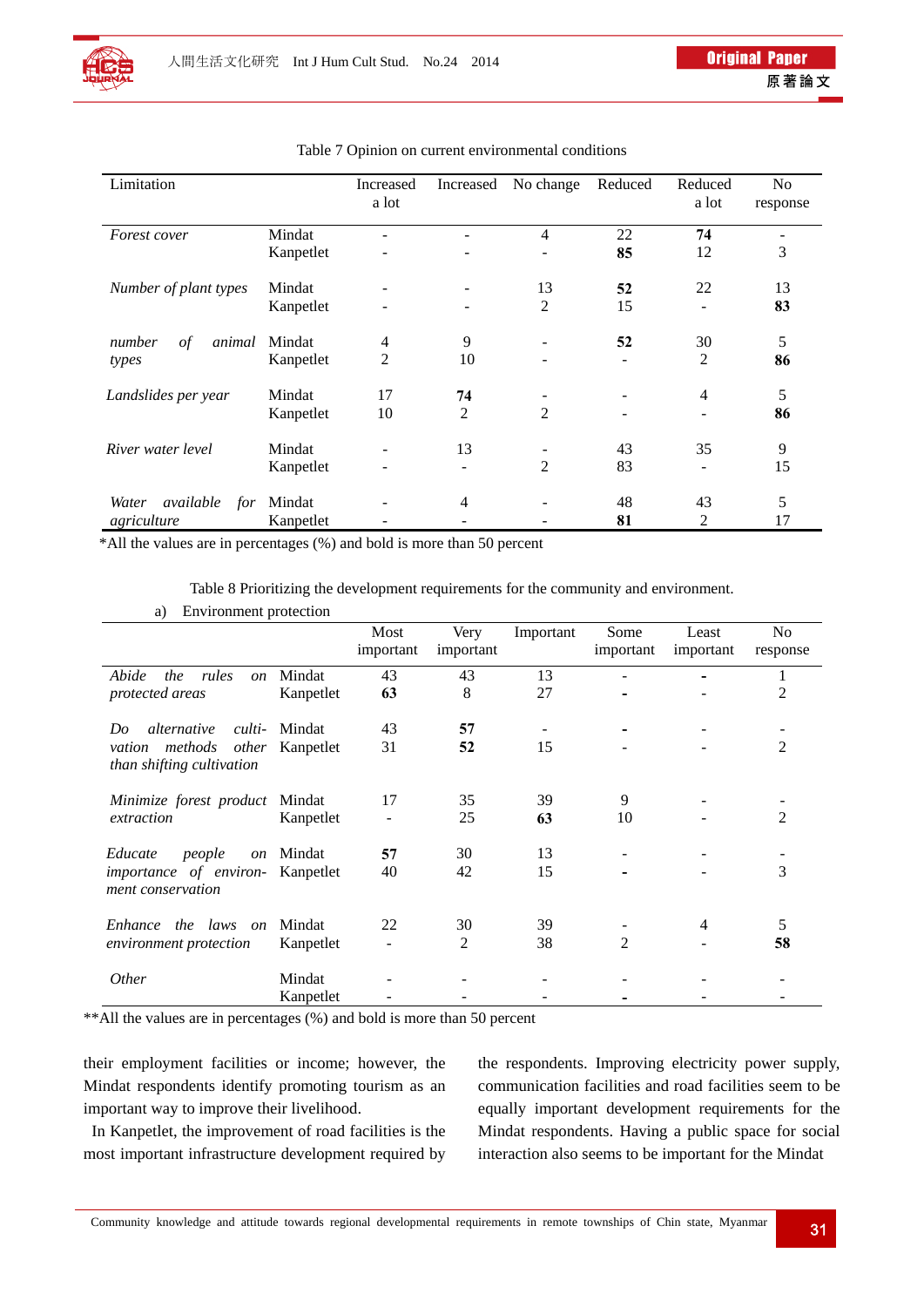|                                                         |           | Most      | Very      | Important | Some      | Least     | No             |
|---------------------------------------------------------|-----------|-----------|-----------|-----------|-----------|-----------|----------------|
|                                                         |           | important | important |           | important | important | response       |
| <b>Training</b><br>courses<br><i>on</i>                 | Mindat    | 61        | 22        | 17        |           |           |                |
| <i>agricultural</i> Kanpetlet<br>effective<br>practices |           | 4         | 8         | 67        |           |           | 21             |
| vocational<br><i>Increase</i>                           | Mindat    | 30        | 43        | 26        |           |           | 1              |
| training facilities                                     | Kanpetlet | 10        | 48        | 13        | 10        |           | 19             |
| Provide material support                                | Mindat    | 43        | 35        | 22        |           |           |                |
| on agriculture                                          | Kanpetlet | 85        | 6         | 8         |           |           |                |
| Improve market facilities                               | Mindat    | 61        | 17        | 22        |           |           |                |
| for products                                            | Kanpetlet | 6         | 40        | 33        |           |           | 21             |
| Promote tourism                                         | Mindat    | 9         | 35        | 35        | 17        |           | $\overline{4}$ |
|                                                         | Kanpetlet |           |           | 2         | 10        |           | 88             |
| <i>Other</i>                                            | Mindat    |           |           |           |           |           |                |
|                                                         | Kanpetlet |           |           |           |           |           |                |

Table 8 (Continued) b) Subsistence and employment

\*\*All the values are in percentages (%) and bold is more than 50 percent

| Table 8 (Continued) c) Infrastructure and basic services |  |  |
|----------------------------------------------------------|--|--|
|----------------------------------------------------------|--|--|

|                                                          |           | Most<br>important | Very<br>important | Important      | Some<br>important        | Least<br>important | N <sub>o</sub><br>response |
|----------------------------------------------------------|-----------|-------------------|-------------------|----------------|--------------------------|--------------------|----------------------------|
| Improve road facilities                                  | Mindat    | 65                | 26                | $\overline{4}$ |                          |                    | 5                          |
|                                                          | Kanpetlet | 81                |                   | 10             | $\overline{\phantom{a}}$ |                    | 9                          |
| Create or improve a Mindat                               |           | 9                 | 43                | 39             | 4                        | 4                  |                            |
| public space for social Kanpetlet<br><i>interactions</i> |           |                   |                   | $\overline{4}$ | 8                        | $\qquad \qquad$    | 88                         |
| Electricity power supply                                 | Mindat    | 43                | 43                | 9              |                          |                    | 5                          |
|                                                          | Kanpetlet | 35                | 33                | $\overline{4}$ | 8                        |                    | 20                         |
| communication<br>Improve                                 | Mindat    | 52                | 35                | 13             |                          |                    |                            |
| facilities                                               | Kanpetlet | 29                | 27                | 35             |                          |                    | 9                          |
| <i>Other</i>                                             | Mindat    |                   |                   |                |                          |                    |                            |
|                                                          | Kanpetlet |                   |                   |                |                          |                    |                            |

\*\*All the values are in percentages (%) and bold is more than 50 percent

people, which is not considered as an important facility by the Kanpetlet people.

 In relation to educational facilities, improving environmental education for children and adults is considered very important by the Kanpetlet respondents, whereas establishing more schools and improving education on effective family planning are also considered very important by the Mindat respondents.

 For the Kanpetlet people, improving access to clean water supply is very important whereas for the Mindat respondents creating or improving health care facilities is equally important as improving water facilities. Improving sanitary facilities is not as important as other health care facilities in both townships.

 Activities to improve the local identity and local traditions are not considered as particularly important in both townships. However, protecting traditional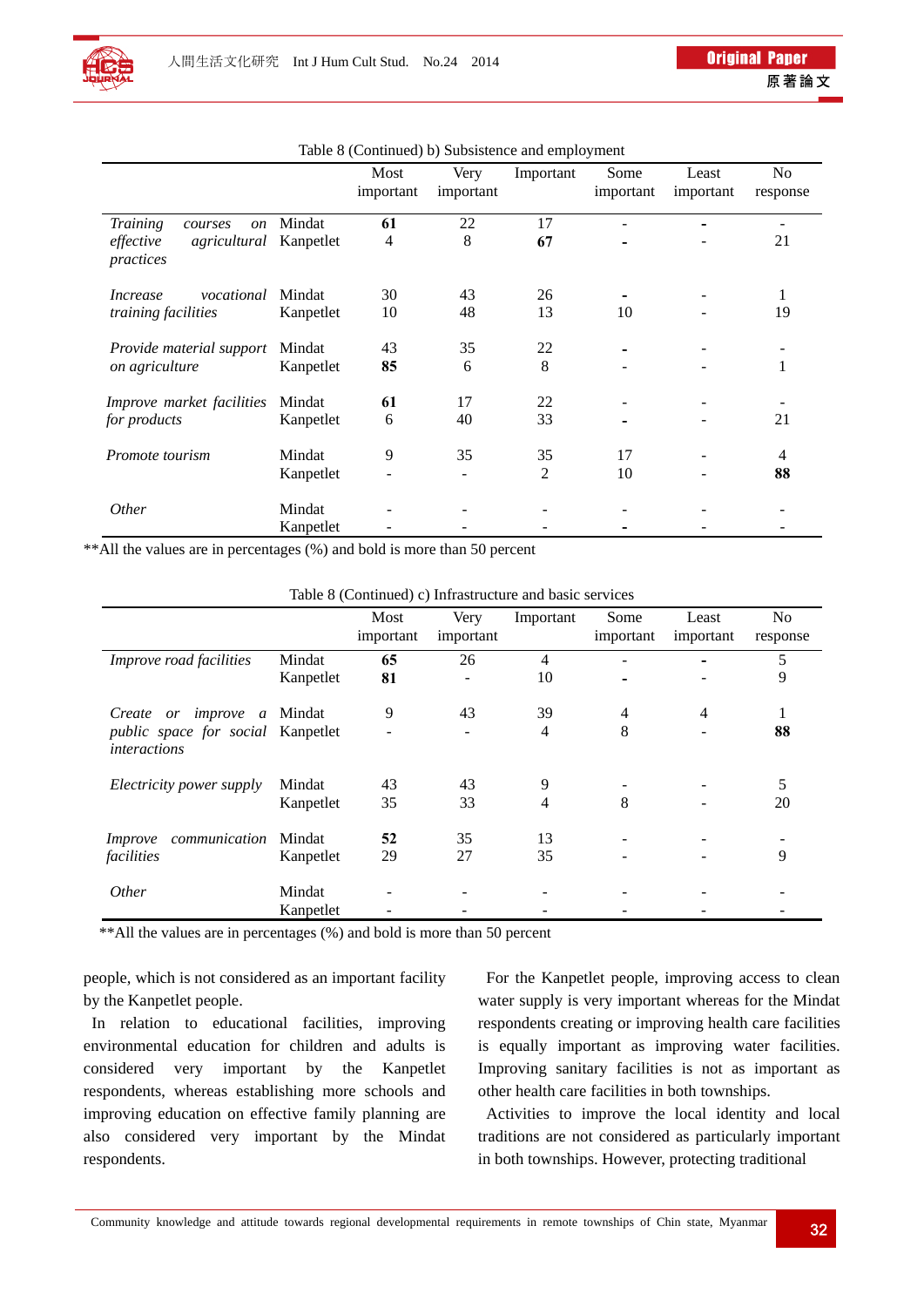|                            |           | Most<br>important | Very<br>important | Important      | Some<br>important | Least<br>important       | N <sub>0</sub><br>response |
|----------------------------|-----------|-------------------|-------------------|----------------|-------------------|--------------------------|----------------------------|
| Establish more schools     | Mindat    | 43                | 39                | 13             | ۰                 | 4                        |                            |
|                            | Kanpetlet | $\overline{4}$    | 12                | 79             |                   | $\overline{\phantom{a}}$ | 5                          |
| environmental<br>Improve   | Mindat    | 39                | 39                | 22             |                   |                          |                            |
| education for children     | Kanpetlet |                   | 75                | 15             | 2                 |                          | 8                          |
| environmental<br>Improve   | Mindat    | 35                | 30                | 35             |                   |                          |                            |
| education for adults       | Kanpetlet | 77                | 19                |                |                   |                          | 4                          |
| education<br>on<br>Improve | Mindat    | 30                | 35                | 35             |                   |                          |                            |
| effective family planning  | Kanpetlet | 4                 | 10                | $\overline{4}$ |                   |                          | 82                         |
| <i>Other</i>               | Mindat    |                   |                   |                |                   |                          |                            |
|                            | Kanpetlet |                   |                   |                |                   |                          |                            |

Table 8 (Continued) d) Education

\*\*All the values are in percentages (%) and bold is more than 50 percent

| Table 8 (Continued) e) Health and security |  |
|--------------------------------------------|--|
|--------------------------------------------|--|

|                            |           | Most      | Very      | Important | Some            | Least                        | N <sub>o</sub> |
|----------------------------|-----------|-----------|-----------|-----------|-----------------|------------------------------|----------------|
|                            |           | important | important |           | important       | important                    | response       |
| Create or improve health   | Mindat    | 48        | 43        | 4         |                 | 4                            |                |
| care facilities            | Kanpetlet | 12        | 25        | 60        |                 | $\overline{\phantom{a}}$     | 3              |
|                            |           |           |           |           |                 |                              |                |
| clean<br>Access<br>to      | Mindat    | 35        | 61        | 4         | $\qquad \qquad$ | $\overline{\phantom{a}}$     |                |
| water/Water supply         | Kanpetlet | 27        | 56        | 12        |                 |                              |                |
| sanitary<br><i>Improve</i> | Mindat    | 9         | 35        | 43        |                 | $\overline{4}$               | 9              |
| facilities                 | Kanpetlet | 4         | 37        | 52        |                 | $\qquad \qquad \blacksquare$ |                |
| <i>Others</i>              | Mindat    |           |           |           |                 |                              |                |
|                            | Kanpetlet |           |           |           |                 |                              |                |

\*\*All the values are in percentages (%) and bold is more than 50 percent

local values, passing on cultural traditions and values to the younger generations, and promoting the image of the community with its special identity are considered much more important than other activities.

# **4. Discussion**

# Income and Education level

 Mindat and Kanpetlet are geographically located 54 km apart in Chin State. According to the results the Mindat respondents are more educated than the Kanpetlet respondents. Furthermore the annual income level is higher in Mindat than in Kanpetlet. However, in both townships, the average annual income is far below the per capita income of Myanmar, which is around 1,144 US \$ (1,115,400 Kyat as of 2013). The low education level of the Kanpetlet people could be due to the low household income which forces them to go for earning at a younger age. Rasul  $(2003)^{9}$  quoted that shifting cultivators also deserve an improved quality of life, including better educational opportunity for their children, which is not possible given the low return being provided by their land-use practices.

Although the main income source of the majority of people in Kanpetlet is shifting cultivation, the share of shifting cultivation in their total income is less than that in Mindat. One reason behind this could be the variety of income sources they are involved in. All the Kanpetlet people have 3 or 4 income sources such as shifting cultivation, wage labor, other cultivation methods and receiving incentives. However, in Mindat,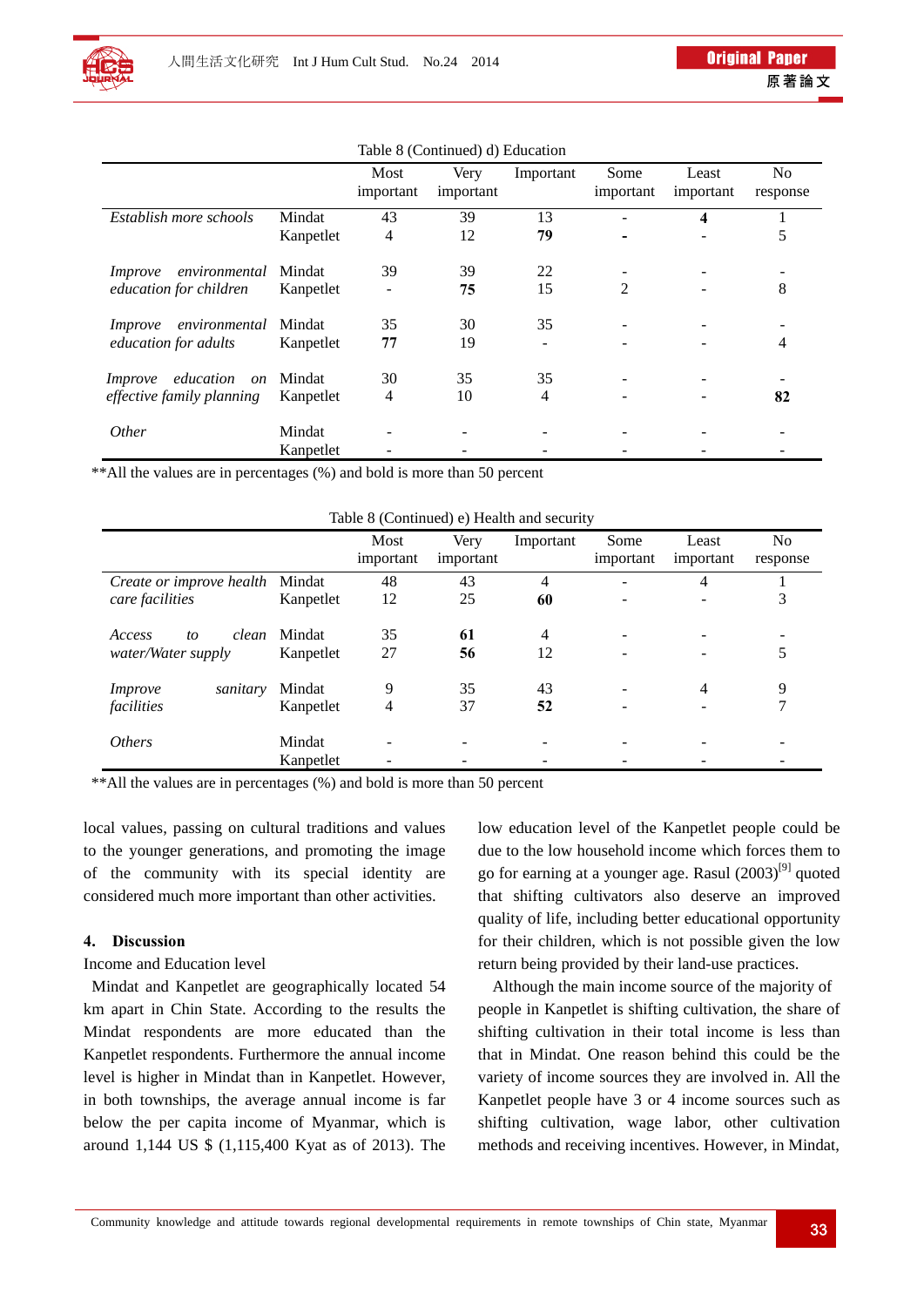|                                                                                                    |           | Increased      | Increased      | N <sub>0</sub> | Reduced        | Reduced | No            |
|----------------------------------------------------------------------------------------------------|-----------|----------------|----------------|----------------|----------------|---------|---------------|
|                                                                                                    |           | a lot          |                | change         |                | a lot   | response      |
| Protect traditional local Mindat<br>values                                                         |           | 35             | 26             | 35             | $\overline{4}$ |         |               |
|                                                                                                    | Kanpetlet | $\overline{4}$ | 17             | 75             |                |         | 4             |
| the<br><i>cultural</i> Mindat<br>Pass<br>traditions and values to<br><i>the younger generation</i> |           | 26             | 30             | 39             | $\overline{4}$ |         | 1             |
|                                                                                                    | Kanpetlet | 12             | 2              | 27             |                |         | 59            |
| Promote the image of the Mindat<br>community<br>with<br>its<br>special identity                    |           | 22             | 26             | 48             | 4              |         |               |
|                                                                                                    | Kanpetlet | $\overline{2}$ | 23             | 62             |                |         | 13            |
| Celebrate more cultural<br>and traditional activities                                              | Mindat    | 4              | 4              | 30             | 30             | 26      | 6             |
|                                                                                                    | Kanpetlet |                | 2              | 33             |                |         | 65            |
| Promote wearing typical<br>textiles                                                                | Mindat    | 9              | 17             | 26             | 30             | 13      | $\mathfrak s$ |
|                                                                                                    | Kanpetlet |                | 21             | 69             | 2              |         | 8             |
| Promote typical foods                                                                              | Mindat    | 17             | $\overline{4}$ | 39             | 26             | 9       | 5             |
|                                                                                                    | Kanpetlet |                | 8              | 37             |                | 2       | 53            |
| <i>Other</i>                                                                                       | Mindat    |                |                |                |                |         |               |
|                                                                                                    | Kanpetlet |                |                |                |                |         |               |

Table 8 (Continued) f) Local identity and traditions

\*Bold is more than 50 percent

majority (86 %) of the people have only one or two income sources.

Therefore, even if the percentage of people involved in shifting cultivation is low in Mindat, their share of shifting cultivation in total income is much higher. The other reason for the lower share of shifting cultivation in total income could be the annual shifting cultivation income per acre. Shifting cultivation offers little opportunity for improving the people's quality of life, as the return per unit of land and labour is very low because of the low level of technology and input use  $(Rasul, 2003)^{[9]}$ .

Although shifting cultivation gives low returns per unit, the annual income per acre of shifting cultivation land is comparatively much lower in Kanpetlet than in Mindat, which influences the lower share of shifting cultivation in the total income of the Kanpetlet people. This difference could be a result of the difference in the length of fallow period in the two regions, which is around 5 years in Kanpetlet and around 8 years in Mindat. Neba  $(2009)$ <sup>[10]</sup> reported that slash-and-burn cultivation with short fallow periods of 1 to 5 years results in a savannization process. Furthermore, the shortened fallow phases are often unsustainable, allowing the predominance of herbaceous weeds and grasses and eventually soil degradation (Luohui L. et al,  $2009$ <sup>[11]</sup> as herbaceous fallows are limited in their ability to accumulate biomass and restore soil fertility (Delang et al,  $2013$ <sup>[3]</sup>. Therefore, in Kanpetlet, shifting cultivation lands should be giving lower yields per unit area than those in Mindat owing to poor soil conditions. However, although the fallow period is much longer in Mindat than in Kanpetlet it can still be considered short. Luohui et al.  $(2009)^{[11]}$  have shown that shortening the fallow phase to less than 10 years has led to the arrested succession of weeds and land degradation. The limitation of tree growth in short fallows (<10 years) might be due to the high competition with weeds in the field (Metzger,  $2003$ )<sup>[12]</sup>. Therefore, the fallow period should be long enough for trees to regenerate, because without the chance for woody species to develop, soil fertility may not be restored, as trees are necessary to maintain soil nutrients (Delang et al,  $2013$ <sup>[3]</sup>.

Population pressure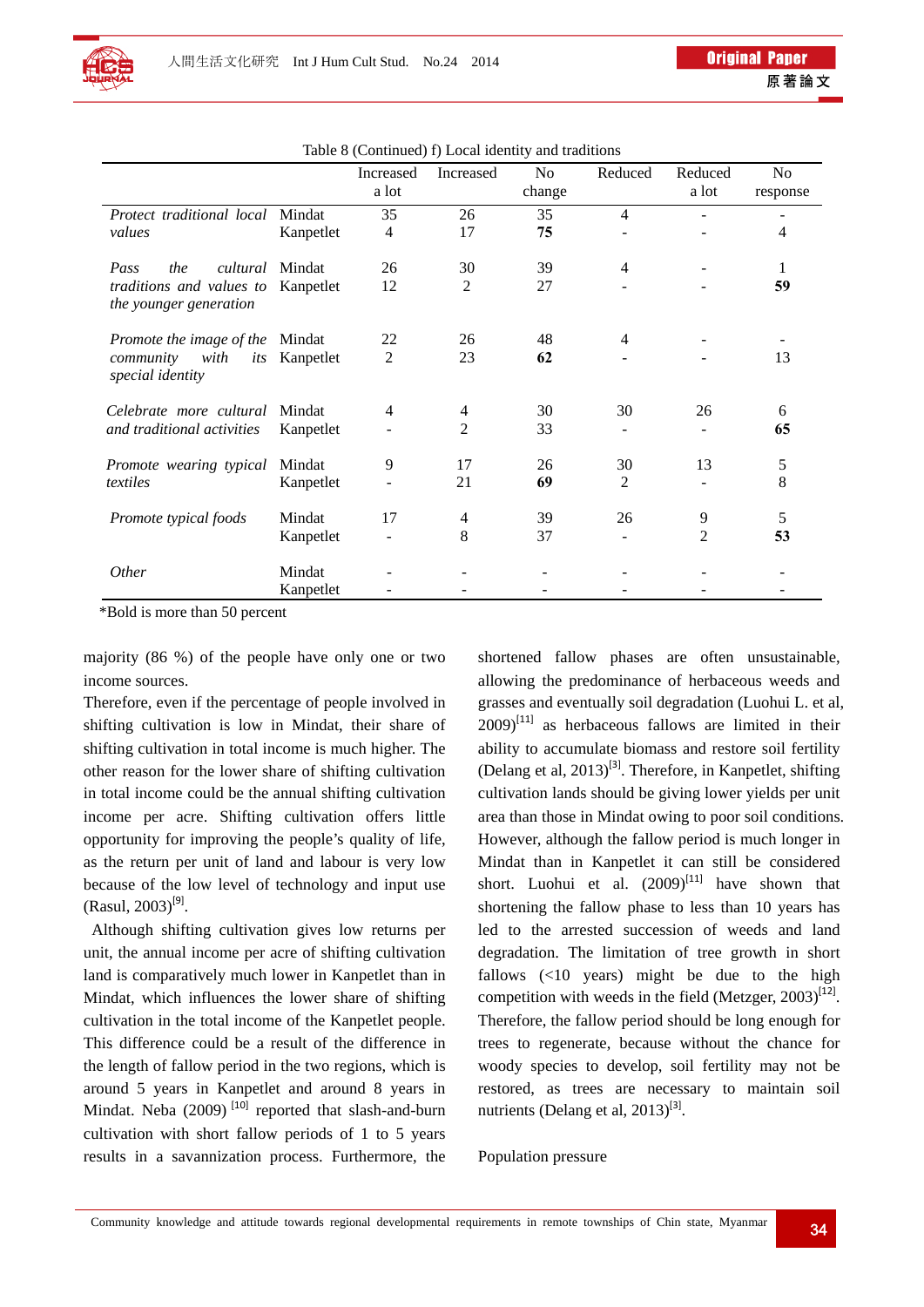

 In Chin State, the overall population increase from 1990 to 2009 is nearly 32 % which is very sharp. The population densities of Kanpetlet and Mindat are less than 10 and between  $10-15$  heads/sq km  $^{[13]}$ , respectively. The researchers generally agree that population pressure is a major cause of the reduction in fallow period. Fujikawa  $(2009)^{[6]}$  observed that a sharp increase in the population in the region has changed the sustainable way of living by markedly shortening the fallow period, making it difficult for forests to recover completely to their original conditions. However, in Kanpetlet, although the population density is lower the fallow period is also shorter. This could be mainly due to the lack of knowledge and awareness of Kanpetlet people regarding the issues on shifting cultivation as the majority of the respondents do not agree with the statement that the number of fallow years has been reduced in the region; on the other hand, the Mindat respondents who are practicing 8 fallow years agree that the fallow period has been reduced. Another reason for the shorter fallows in Kanpetlet could be the distance of the two regions from Natma Taung national park. Kanpetlet, the Gateway to Natma Taung, sits on a ridge at 1200m (Fujikawa,  $2010$ <sup>[14]</sup> next to the pine forest that borders the national park itself. However, Mindat is situated quite far from the national park area. Therefore, the Kanpetlet people may have limited area for shifting from one field to another owing to the national park being a protected land area. Owing to the increase in the population to be fed with limited resources such as land there is an increase in pressure to shifting cultivators to produce more on limited land. In such a situation, if one considers the cropping phase as production to meet the rising demand, the intensification pressure would result in the extension of the cropping phase and the shortening of the fallow phase (Luohui,  $2009$ <sup>[11]</sup>. Steadily growing population combined with expanding government control over common property resources, including forests, has in many ways compelled shifting cultivators to shorten the fallow period (Rasul,  $2003$ <sup>[9]</sup>.

## Non timber forest products

 Excessive non timber forest product (NTFP) collection is also a major human impact on natural forests in Chin State. The illegal procurement of some economic plants such as medicinal orchids by villagers has resulted in some wild orchids facing extinction (Fujikawa et al. 2009)<sup>[6]</sup>. However, according to the survey results in Kanpetlet, all the respondents collect firewood and food materials from the forest for home consumption, while in Mindat only about 50% of them collect fire wood for home consumption. Because of the increased population density, shifting cultivation has been unable to meet even the subsistence requirements of the people (Rasul,  $2003$ <sup>[9]</sup>. In Laos, nearly a quarter of the food requirement of shifting cultivators is met by fruit, meat and tubers collected from the forest (Delang, 2006)<sup>[3]</sup>. Similarly, as the Kanpetlet people have a very low total income, they depend on NTFPs for some of their household needs such as food and firewood. As the respondents are aware that extracting medicinal orchids and other scarce plant materials is prohibited in the region either they are not involved in illegal procurement or they are reluctant to give the real details regarding NTFP collection. Although none of them mentioned the extraction of products other than firewood and food materials, some of them may be involved in it as Fujikawa (2009)<sup>[6]</sup> reported that the large demand by neighboring countries contributes to some of the local people illegally procuring valuable medicinal herbs, mainly orchids, from the forest which has resulted in the extinction of some of the wild orchids. However, both of the respondent groups seem to have proper knowledge of the importance of protecting forest resources and are willing to prevent NTFPs collection in the presence of alternatives. Encouraging local people to cultivate NTFPs instead of simply procuring them from the forest will enable forest conservation as well as generate new cash income for the people.

#### Natural environmental changes

 The difference in opinion between the two townships regarding the current situation of different environmental factors could be due to the difference in their consciousness on environmental issues. The Mindat respondents are much more aware of natural environmental changes than the Kanpetlet respondents. Maslow's  $(1954)^{[15]}$  hierarchy of needs explains that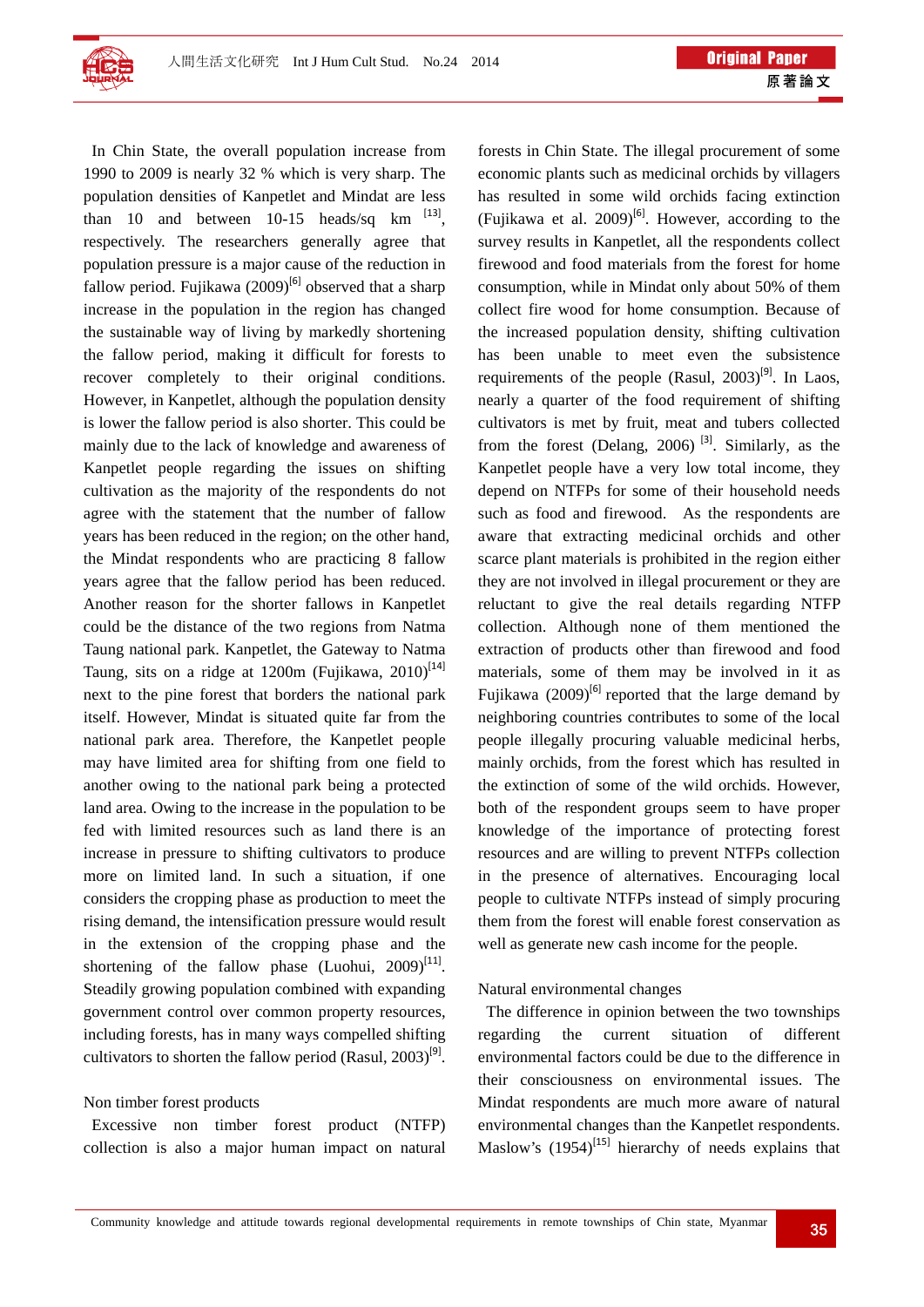

people who struggle in meeting their survival needs such as food and firewood cannot give attention to higher level needs such as conservation. As mentioned above, the Kanpetlet respondents are much poorer than the Mindat respondents and hence are still in a struggle to fill their survival needs. Therefore, they have less concern to the changes in their surrounding environment. The difference in their education level could also be another reason for the difference in their consciousness.

 Although Kanpetlet is the gateway to NatmaTaung National Park, the majority of the population is distributed in rural villages (79 %) away from the township. They have very limited or poor access to facilities in the town area. Therefore, the respondents seem to have little knowledge of eco-tourism in the region. Therefore, they do not identify it as an important factor for improving their employment opportunities. However, Mindat is currently attracting tourists and local people are earning additional income through tourism. Therefore, they know the importance of promoting tourism to attract more tourists.

## Local identity

 Furthermore, both respondent groups do not seem to think that improving and protecting their local identity and their traditions are very important things to be considered in regional development. However, the Mindat respondents are ahead of the Kanpetlet respondents in their understanding of the importance of their special local identity, which could be due to their higher education level. Chin people have their own unique traditions, which are still fairly distinct from those of the surrounding areas; these traditions serve as one of the reasons why domestic and overseas tourists visit this region (Fujikawa, 2009)<sup>[6]</sup>. Therefore, it is important to educate them on how the unique environmental features of the region and their traditions attract tourists into the region, which could be used as an income source for them. However this option is two sided as with the increase in income due to tourism, local traditions could slowly disappear.

## **5. Conclusion**

Mindat and Kanpetlet respondents have quite

different opinions on the development requirements for increasing their earnings and uplifting their living standards, some of which could be due to the differences in their education level and income level. Although they identify financial difficulties, lack of materials and proper training facilities as limitations to shift to new cultivation methods, they are still not ready to change from their traditional way of farming. However, the Mindat people would prefer to shift to other income sources and more advanced cultivation practices, if given the required resources and knowledge. The Kanpetlet people are still living a very rural life with minimum infrastructure facilities compared with the Mindat people. Very poor road facilities to other villages keep them isolated from other areas. Therefore, the respondents identify improving road facilities as the most important infrastructure development requirement for their region over other facilities. However, the Mindat respondents think that improving road facilities, electricity power supply and communication facilities is equally important to develop their region.

To reduce human impact on the environment and to develop the region, the most important thing would be to introduce ways to improve their existing cultivation system such as cultivating NTFPs during fallows as the people are still reluctant to change from their traditional way of living. In the meantime, basic infrastructure facilities such as roads could be developed to open new income sources such as eco-tourism. Introducing effective cultivation practices with the required resources and knowledge will enable the people to supplement their income while conserving the region.

#### **Acknowledgments**

The authors are thankful to Dr. Kazumi Fujikawa of The Kochi Prefectural Makino Botanical Garden for providing information regarding shifting cultivation and NTFPs in Natma Tang National park, and Mr. U Tin Mya Soe, governor of Natma Taung, Chin State for his support in conduction of the questionnaire.

This study was supported by Japan Society for the Promotion of Science (JSPS), Grant-in-Aid for Scientific Research (B), No.24404004.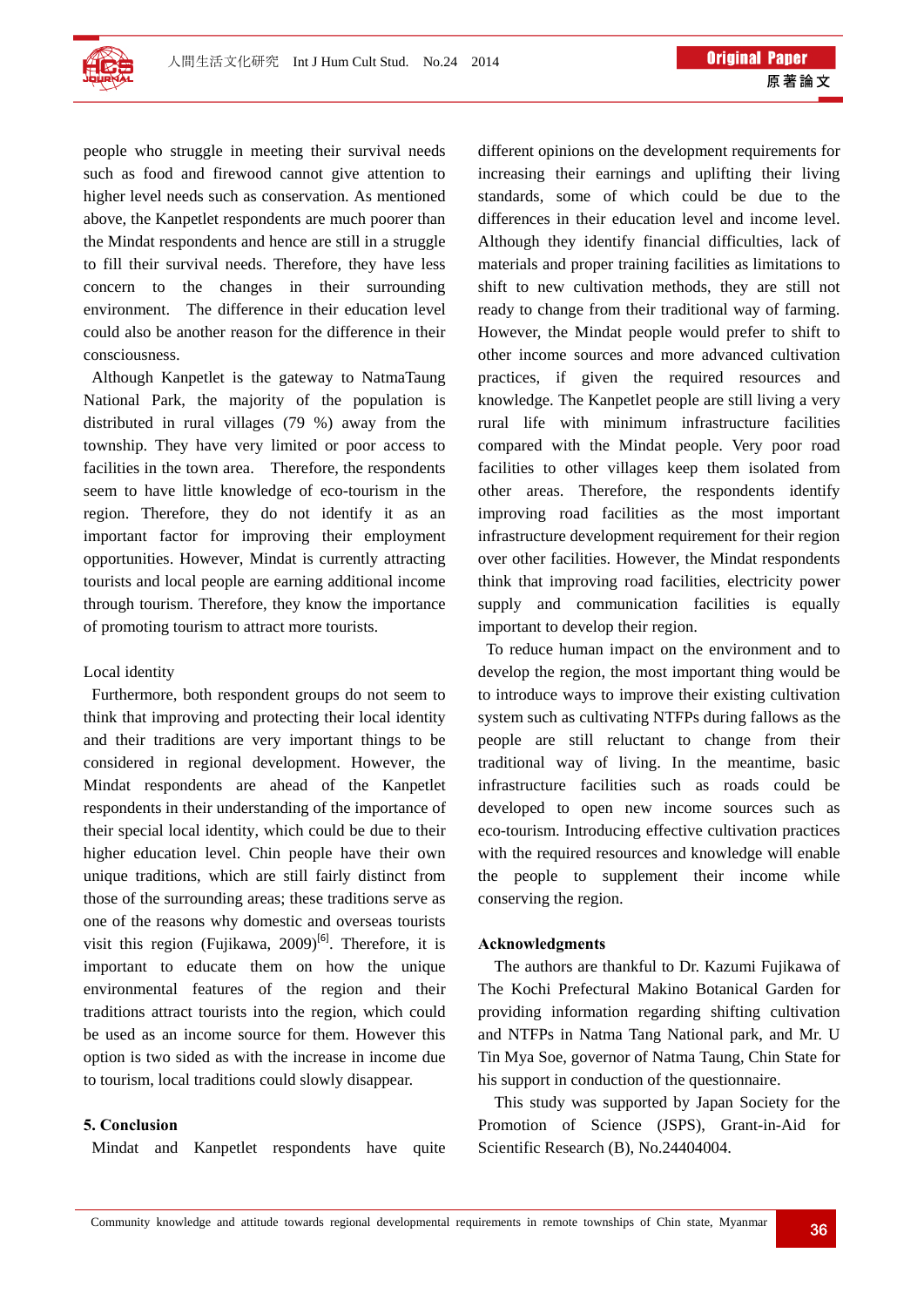

# **References**

- [1] Joseph Earle, Spencer. "Shifting cultivation in Southeastern Asia". University of California press, Berkeley & Los Angeles, USA, 1966.
- [2] Prasit,Wangpakapattanawong et al. "Fallow to forest: Applying indigenous and scientific knowledge of swidden cultivation to tropical forest restoration". Forest Ecology and Management. 2010, 260, p. 1399-1406.
- [3] Claudio, O. Delang et al. "Ecological Succession on Fallowed shifting Cultivation Fields: A review of literature". Springer Briefs in Ecology, 2013, p.110- 119.
- [4] Teegalapalli, Karthik et al. "Forest recovery following shifting cultivation: an overview of existing research". Mongabay.com Open Access Journal - Tropical Conservation Science. 2009, 2, p.374-387.
- [5] Helga, So-Hartmann. "A Descriptive Grammar of Daaichin". STEDT Monograph 7, University of California, Berkeley, 2012.
- [6] Fujikawa, Kazumi et al. "A guide to the Economic Plants of NatmaTaung National Park, Myanmar". The Kochi Prefectural Makino Botanical Garden, Kochi, 2009.
- [7] Fujino, Takeshi et al. "Aquatic Invertebrate Monitoring at the Least Developed Areas in Myanmar - Effect of shifting cultivation on water quality-", Advances in River Sediment Research (The 12th International Symposium on River Sedimentation), CRC Press, 2013, p. 1611-1617.
- [8] Takahashi, Akio. "Swiddens, Rice Terraces, and Malay Connections: Resource Use and Socioeconomic Strata in the Chin Hills, Myanmar", South-East Asia Research, 2007, 45(3), p. 404-427 (Japanese with English abstract).
- [9] Rasul, Golam. "Shifting cultivation in the mountains of south and Southeast Asia: regional patterns and factors influencing the change". Land degradation and development, 2003, 14, p. 495-508.
- [10] Ndenecho, Emmanuel Neba. "Cropping Systems and Post-Cultivation Vegetation Successions: gro-Ecosystems in Ndop, Cameroon". Journal of Human Ecology. 2009, 27(1), p. 27-33.
- [11] Louhui, Liang et al. "Building on traditional shifting cultivation for rotational agroforestry: Experiences from Yunnan, China". Forest Ecology and Management. 2009, 257, p.1989-1994.
- [12] Jean Paul Metzger. "Effects of slash-and-burn fallow periods on landscape structure". Environmental Conservation. 2003, 30(4), p.325-333.
- [13] Myanmar Information Management Unit. "Population & Population Density Map of Chin State Myanmar - 2009". http://css.static.reliefweb.int/map/myanmar/popula tion-population-density-map-chin-state-myanmar-2009, (Accessed 2013-6-2)
- [14] Fujikawa Kazumi et al. "A guide to the forests of NatmaTaung - NatmaTaung National Park, Myanmar". The Kochi Prefectural Makino Botanical Garden. 30, Kochi. 2008.
- [15] Maslow, A.H. "Motivation and Personality", New York, Harper and Row. 1954.

(Received October 10, 2013; accepted January 23, 2014)